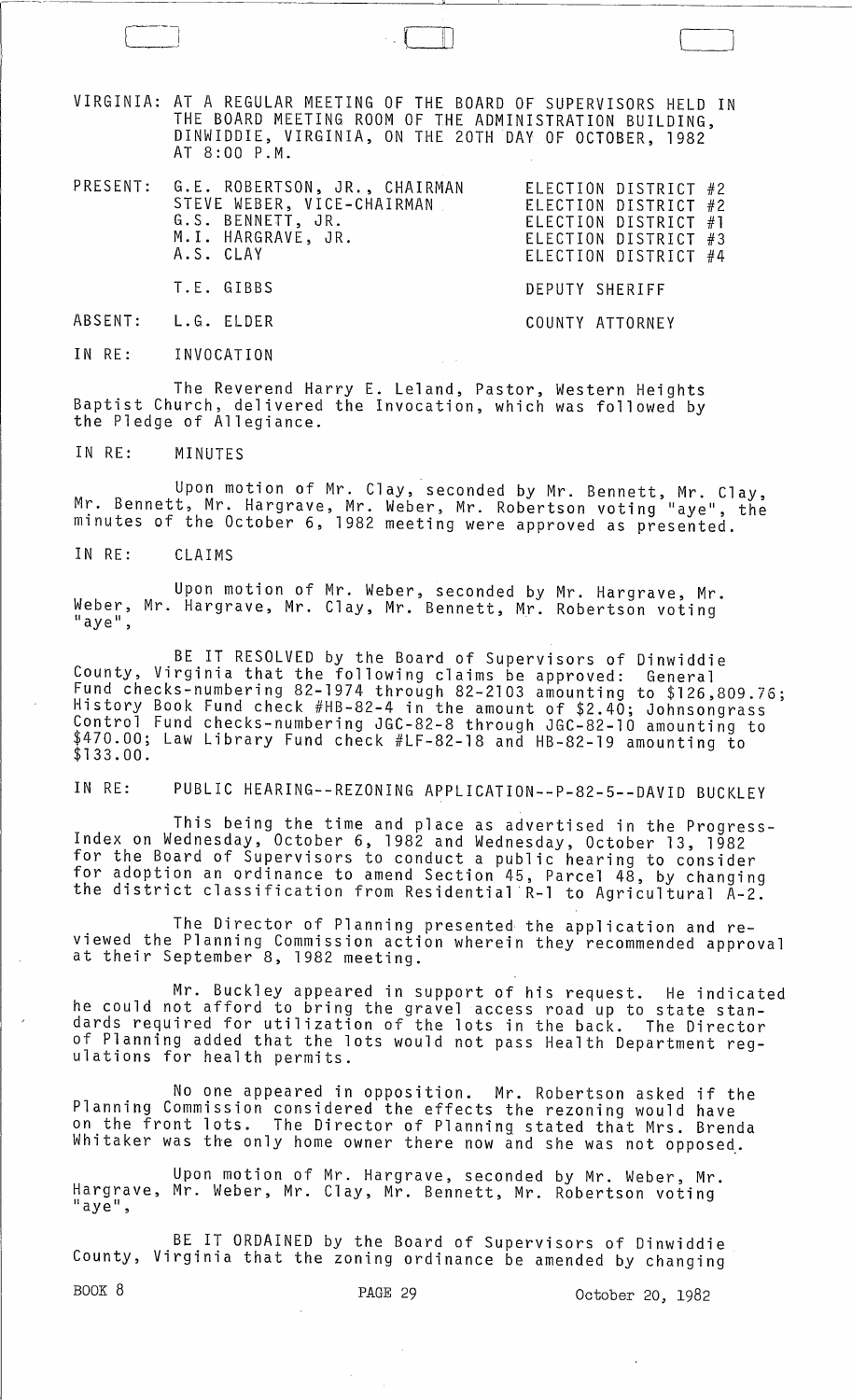the district classification of Section 45, Parcel 48, from Residential, Limited, R-l to Agricultural, General, A-2. Said property contains approximately 15 acres and is bounded on the south by the Buckwood Estates subdivision as platted by George Whitman, Jr. dated February 4, 1981, to the east by the lands of Edith Haynes-El and W.W. Howard, to the north by Little Cattail Creek and Seaboard Coastline and to the west by the lands of James K. Johnson.

In all other respects said zoning ordinance is hereby reordained.

IN RE: PUBLIC HEARING--REZONING APPLICATION--P-82-6--MRS. ANN MANN

This being the time and place as advertised in the Progress- Index on Wednesday, October 6, 1982 and Wednesday, October 13, 1982 for the Board of Supervisors of Dinwiddie County, Virginia to conduct a public hearing to consider for adoption an ordinance to amend the Code of Dinwiddie County, Virginia, by changing the district classification of Section 21, Parcel 139, from Residential, Limited R-l to Conditional Business, General, B-2.

The Director of Planning presented the application and reviewed the Planning Commission action wherein they recommended approval with conditions at their September 8, 1982 meeting.

Mrs. Mann was not present. No one appeared in opposition.

A letter signed by Mrs. Mann was enclosed accepting the following condition in the rezoning of her property. The Director of Planning stated this condition was requested by the Airport Authority as an extra precaution because of FAA requirements relating to the penetration of airspace and construction around airports.

"Future development of this land, to include any buildings or structures, shall not permit any radio, television, power, etc. tower which would penetrate the air space needed for the safe operation of aircraft and no use shall be established which would cause any disturbance of an electrical nature in the operation of aircraft or the airfield."

Mr. Robertson indicated he had asked the County Administrator to investigate the possibility of providing for a buffer zone for beautification of the airport and industrial park entrance.

The Director of Planning indicated the Airport Authority agreed with the need and had discussed it but felt it was not their place to make a recommendation. However, it was mentioned in their letter concerning the rezoning.

Mr. Hargrave asked how much of the property the Authority owns. The Director of Planning indicated none. The Va. Dept. of Highways and Transportation only has a 60' foot right-of-way. Mr. Hargrave felt the Authority should express an interest to the owner with the desire to talk later about obtaining some property for this purpose.

The County Administrator stated he had not been able to talk with the County Attorney, but he felt unless Mrs. Mann agreed, the Board could not include the buffer zone as a condition in the rezoning request.

Mr. Robertson indicated that he understood; however, he felt the seed should be planted now. He stated that he had a valid concern that the County should have a beautification area.

Mr. Robertson also stated that he was concerned that the applicant was not present for her rezoning request. The Director of Planning stated Mrs. Mann had been notified but she does not make many personal appearances.

ليست المتعاملات وأبوار والمتوا

Mr. Bennett asked if it had been stated what the use of

 $\mathbf{r} = \mathbf{r} \cdot \mathbf{r}$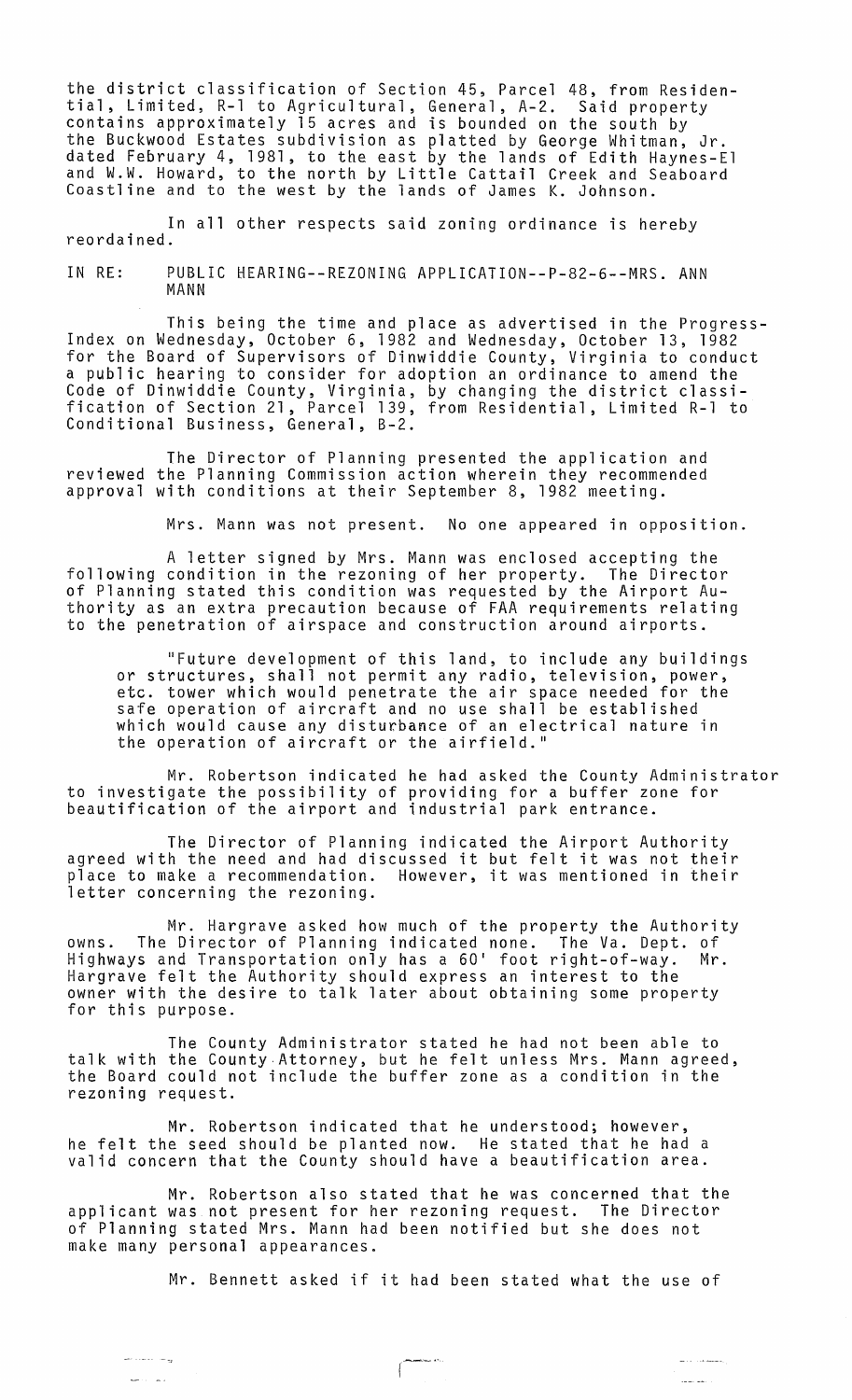the property was going to be. The Director of Planning indicated that no one ever stated what the use was.

Mr. Hargrave mentioned the area was not densely residential and asked if the Planning Commission expressed concern for a business being located in what could be residential. The Director of Planning advised that the Planning Commission had no real concern about homes being located there because of the businesses already established and the Airport.

 $\Box$ 

Upon motion ·of Mr. Weber, seconded by Mr. Clay, Mr. Weber, Mr. Clay, Mr. Bennett, Mr. Hargrave, Mr. Robertson voting "aye",

BE IT ORDAINED by the Board of Supervisors of Dinwiddie County, Virginia, that the Dinwiddie County Zoning Ordinance be amended by changing the district classification of Section 21, parcel 139, from residential, limited R-l to conditional business, general, B-2. The following condition shall be enforced:

"Future development of this land, to include any buildings or structures, shall not permit any radio, television, power, etc. tower which would penetrate the air space needed for the safe operation of aircraft and no use shall be established which would cause any disturbance of an electrical nature in the operation of aircraft or the airfield."

In all other respects said zoning ordinance. is hereby reordained.

IN RE: PUBLIC HEARING--P-82-7--LEONARD HARRISON

This being the time and place as advertised in the Progress-Index on Wednesday, October 6, 1982 and Wednesday~ October 13, 1982 for the Board of Supervisors to conduct a public hearing to consider for adoption an ordinance to amend the zoning ordinance of Dinwiddie County, Virginia, by changing the district classification of  $2.72 +$ acres. of Sec. 21, Parcel 113. from Agricultural, General A-2 to Business, General B-2.

The Director of Planning presented the application and reviewed the Planning Commission action wherein they recommended approval at their September 8, 1982 meeting.

Mr. Harrison appeared in support.of his rezoning request. He indicated he wanted to expand the store and that because he hurriedly built the store, did not have time then to ask that the property be rezoned. He added that the property was 2.72 + acres directly behind his store.

No one appeared in opposition.

Upon motion of Mr. Weber, seconded by Mr. Hargrave, Mr. Weber, Mr. Hargrave, Mr. Bennett, Mr. Clay, Mr. Robertson voting<br>"aye",

BE IT ORDAINED by the Board of Supervisors of Dinwiddie County, Virginia that the Dinwiddie County Zoning Ordinance be amended by changing approximately 2.72 acres of a 13.4 acre tract shown as Section 21, Parcel 113 on the County Tax Maps from Agri-<br>cultural, General, A-2 to Business, General, B-2. Said parcel contains approximately 237' of frontage along U.S. Route 1 and extends approximately 500' in depth. The property is bounded to the east by U.S. Route 1, to the north by Lawrence E. Brooks, to the east by o.s. Roade 1, to the notion by Lamience 2. Brook

In all other respects said zoning ordinance is hereby reordained.

IN RE: P-82-6--MRS. EUGENIA MASON

Mrs. Eugenia Mason appeared, representing Mrs. Mann, after action was taken on all the rezoning cases. She made no comments.